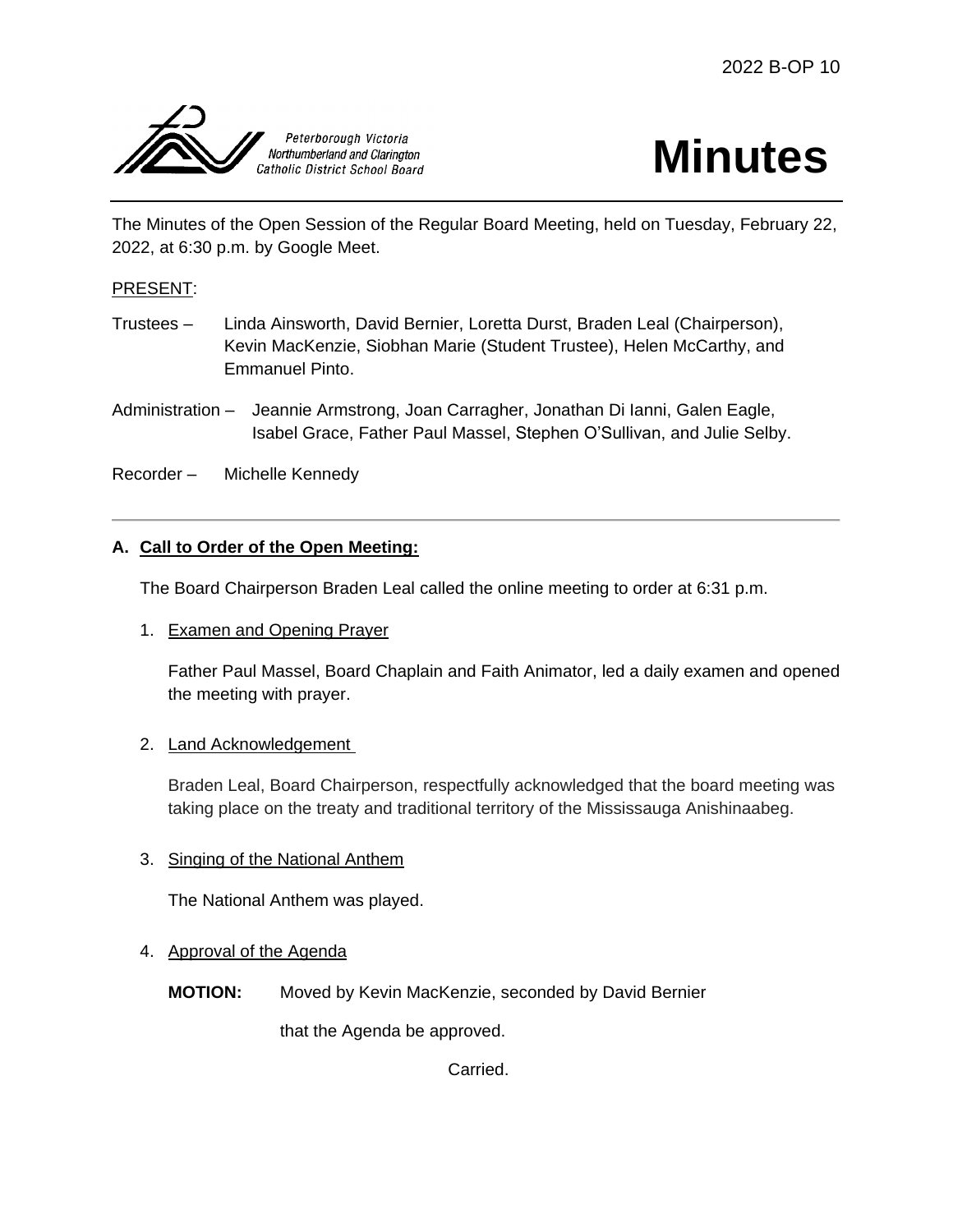# 5. Declarations of Conflicts of Interest

There were no conflicts of interest declared.

- 6. Approval of the Minutes of the January 25, 2022 Regular Board Meeting.
	- **MOTION:** Moved by Linda Ainsworth, seconded by Loretta Durst

that the minutes of the January 25, 2022 Regular Meeting be approved.

Carried.

7. Business Arising Out of the Minutes.

There was no business arising out of the minutes.

# **B. Reports from the Office of the Director and Student Trustees:**

## 1. Report from the Director of Education.

Joan Carragher gave the Director's Report, which included the following points:

- Congratulations to Laurie Corrigan who began her role as Director of Education at the Catholic District School Board of Eastern Ontario on February 22.
- Welcome and congratulations to Julie Selby, newly-appointed Superintendent of Learning, who has begun her work with the senior team and joins her first Board Meeting.
- Speakers and Activities have been taking place in our schools and at the Catholic Education Centre for Black History Month. Our principals welcomed guest speaker Asante Haughton, who talked about his personal experiences as a Jamaican-born person growing up in Toronto and focused on how educators can support anti-black racism.
- The Annual St. Joseph Dinner was attended in a virtual format on February  $5<sup>th</sup>$  to support College and University campus ministry in Peterborough.
- Various construction projects continue to be on-going throughout the board including a classroom addition at St. Paul Catholic Elementary School in Lakefield, roof replacements at St. Mary Catholic Elementary School in Lindsay, and planning for parking lot improvements at St. Paul Catholic Elementary School, Norwood.
- Additional HEPA filter units have been received and placed in our schools. Filter changes to existing units in schools are planned during March Break.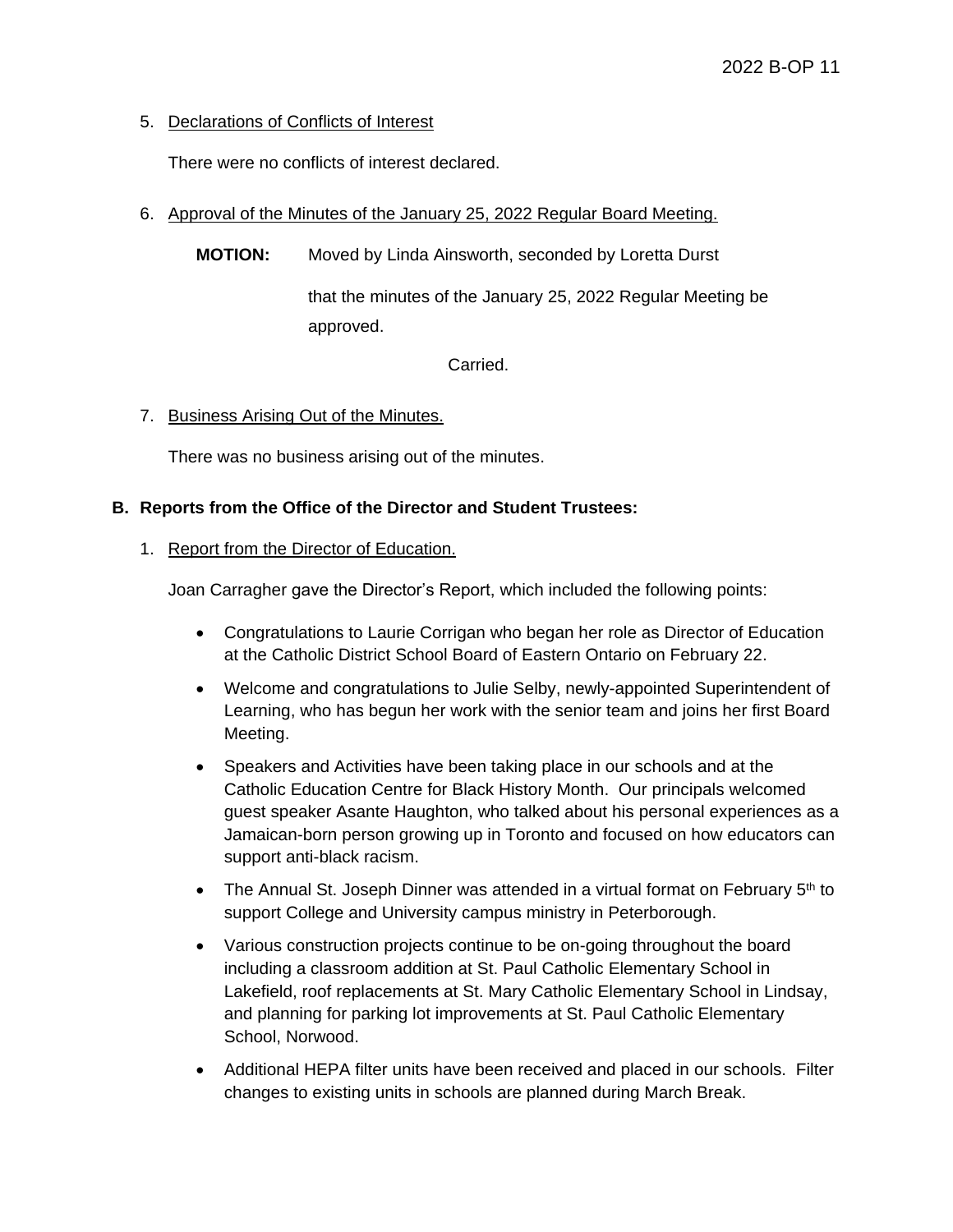- Changes to COVID-19 restrictions have allowed the Catholic Education Centre to be re-opened and staff continue to follow protocols such as wearing masks and maintaining physical distance when possible.
- Thanks were extended to Kevin Hickey, Manager of Purchasing for his ongoing work in the receipt and distribution of Rapid Antigen Tests to students and staff and PPE which have been provided by the Ministry of Education.
- Much work has been done to keep students and staff safe and no schools have had to close any schools due to absenteeism as of yet.
- Vaccination clinics have been planned and held in 75% of our elementary schools and gratitude is extended to principals for helping to facilitate the vaccination of approximately 300 students in these clinics.
- The Ministry has released the Grant for Student Needs (GSNs) which is the funding information for the next school year. Resources have been directed to a learning recovery action plan with focus on five key areas: Measurement and Assessment; Strengthening numeracy and literacy skills; Focus on student resilience and mental well-being; Delivering comprehensive tutoring supports; and Modernizing education.

Following her report, Joan Carragher invited questions and comments from the trustees.

2. Report from the Student Trustee, Siobhan Marie.

Student Trustee Siobhan Marie gave the Student Trustee report which included the following highlights:

- Students in many of the secondary schools participated in Sweater Day where the temperature was turned down a few degrees to recognize one way to mitigate climate change.
- Holy Trinity Catholic Secondary School and Holy Cross Catholic Secondary School both held sock drives and donated to their respective local communities.
- St. Stephen Catholic Secondary School volleyball teams participated in a tournament this month for the first time since the onset of the pandemic.
- An online safety information session was held for parents and students at St. Stephen CSS.
- St Peter Catholic Secondary School students participated in a number of events including the 'Coldest Night of the Year' to recognize and raise funds for homelessness.
- The Amigos program at Holy Cross Catholic Secondary School is a club that involves students interacting with students in LLS classrooms. There is an emphasis on diversity and inclusion while enjoying social activities such as snowshoeing at the Ganaraska Forest.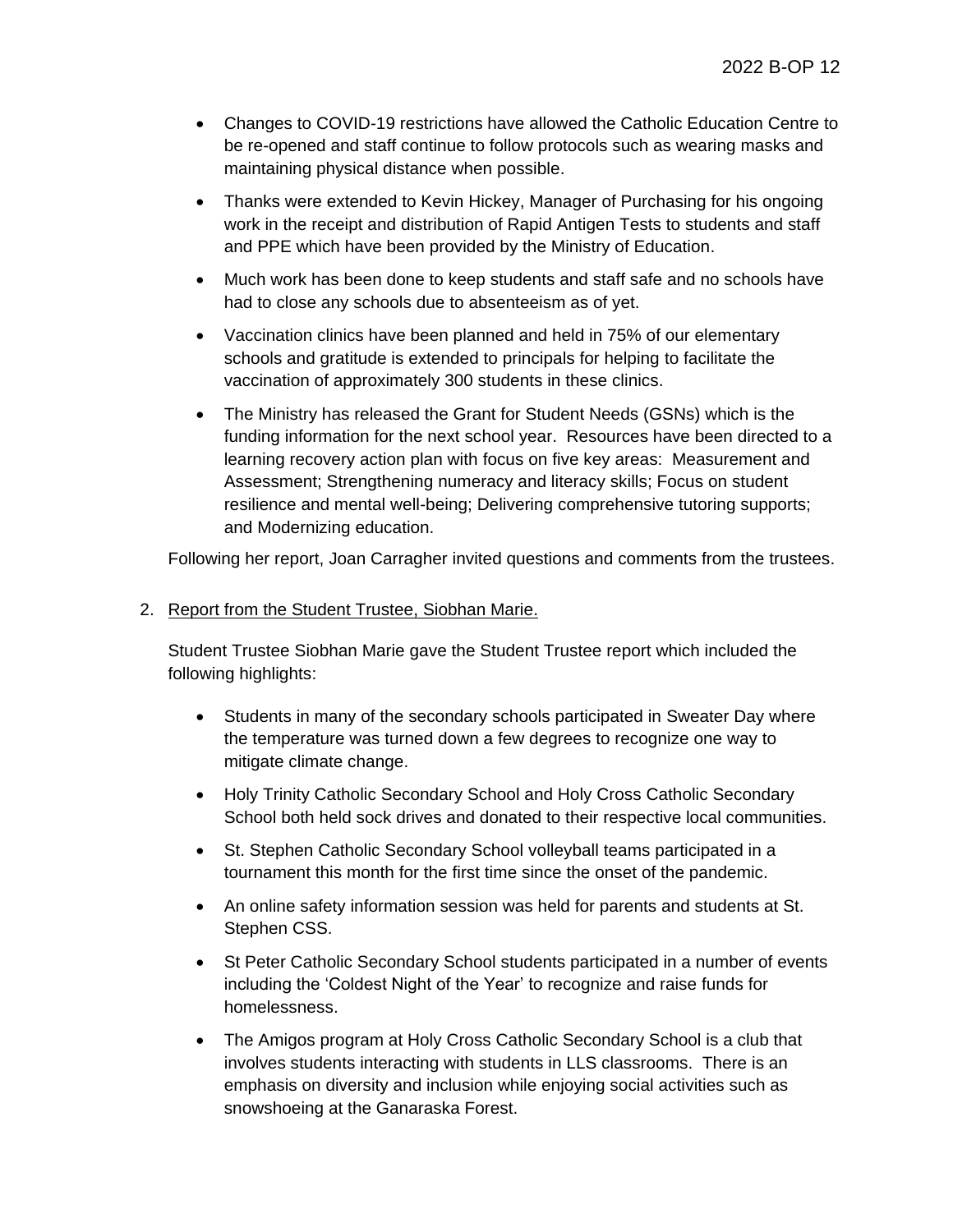- Activities for Black History month and Pink Shirt Day will be celebrated
- The Student Council Liaison Committee welcomed Superintendent Jeannie Armstrong and Peter Bagnall who talked about equity projects and informed us that inclusive resources are being provided to schools. The SCLC also learned about the synodal discussions that will take place this year.
- The second session of the Voices that Accompany retreat took place with the themes of Being Well. Board Mental Health Leads Mandy Hamu and Jennifer Angelo were the keynote speakers and talked about the importance of student well-being and inspired student leaders with ideas of how to promote wellness in others and themselves. A second 'handbook' will be created and shared with students.

Siobhan Marie invited questions and comments at the conclusion of her report.

3. Report from the Manager of Communications.

The Manager of Communications, Galen Eagle shared system achievements from all areas of the board which included the following highlights and initiatives:

- A story of inspiration from St. Stephen Catholic Secondary School student Katie Girard, who has shared her story of recovery from a life-threatening illness with her classmates.
- Students from St. Paul Catholic Elementary School took time to create cards and posters to thank the local fire department which responded on February 16<sup>th</sup> to a fire on the school property. The firefighters were thanked for their service and credited with protecting the school, as there was no damage to prevent classes from resuming the next day.
- An overview of various Black History Month learning activities showcasing the board's commitment to honouring Black Canadians during the month of February and throughout the year.
- Students and staff look forward to Pink Shirt Day on February 23, when there will be a focus on kindness and inclusiveness. The hash-tag theme for this year is #LiftEachOtherUp.

At the conclusion of his report, Galen Eagle invited questions and comments from the trustees.

## **C. Presentations:**

1. Delegation: Education Development Charges Proposed By-law, County of Peterborough and City of Peterborough.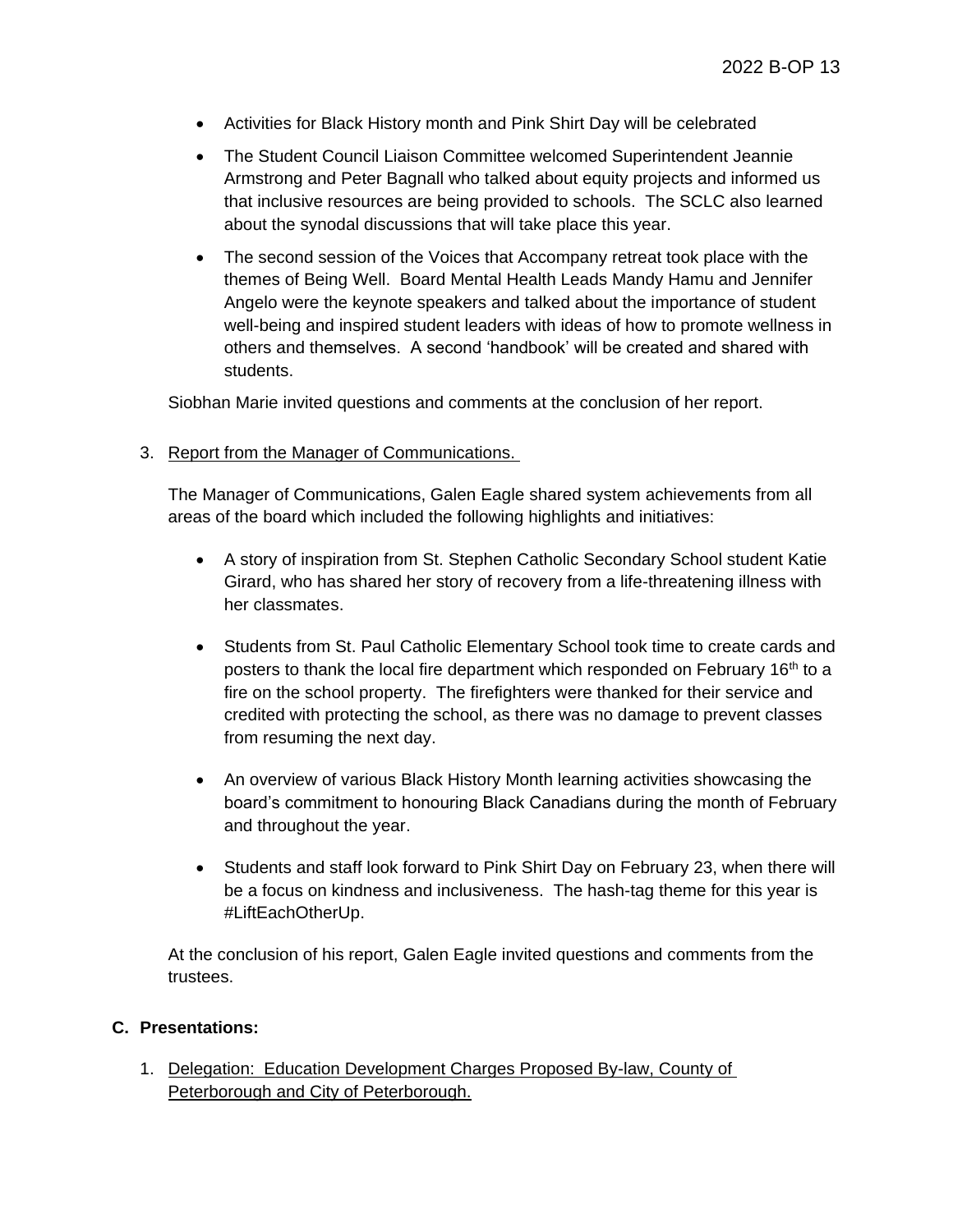Garnet Northey, President and Rebecca Schillemat, Executive Officer, of the Peterborough and the Kawarthas Home Builders Association were in attendance to bring forward a delegation in response to the Board's proposed Education Development Charges By-law for the County of Peterborough and City of Peterborough. Mr. Northey gave a 15-minute presentation citing various reasons the proposed by-law should be opposed at this time. Following the presentation, trustees had the opportunity to answer clarifying questions.

#### 2. Board Strategic Priority – Inspiring Faith: Christian Meditation.

Superintendent Jeannie Armstrong introduced Peter Bagnall, Learning Consultant and Father Paul Massel, Board Chaplain and Faith Animator who gave a presentation about Christian Meditation and its use in PVNCCDSB schools. Their visual and interactive presentation explained what Christian Meditation is and explained how their department supports meditation practice through workshops, school visits and available resources.

The trustees were able to take part in a brief meditation and share their experiences. Father Paul Massel and Peter Bagnall answered questions following the presentation.

#### **D. Programs and Services:**

#### **E. Business, Finance and Governance:**

## 1. Ontario Catholic School Trustees' Association (OCSTA) Open Session Report.

Braden Leal, Chairperson of the Board reported that all information received from the OCSTA was forwarded on to trustees for their information.

Linda Ainsworth reported that she attended the OCSTA board meeting on February 4, 2022. Trustees were encouraged to read the information that was shared with them from the meeting. Linda Ainsworth also reported that well-known speaker, David Wells, was giving an online presentation tonight conflicting with the PVNCCDSB Board Meeting. It is hoped that the presentation will be made available online through the OCSTA trustee portal to view after the fact.

There was discussion about direction of municipal property taxes and the default of taxes directed to English public following sale of property. Taxpayers are able to confirm their tax direction through the website voterlookup.ca. This information will be shared with parents in advance of the Municipal election scheduled for October 24, 2022.

## 2. School Year Calendar, 2022-2023.

Stephen O'Sullivan, Superintendent of Human Resource Services brought forward a revised school year calendar in response to a recent Ministry of Education request that school boards include a profession activity day on October 24, 2022, which will assist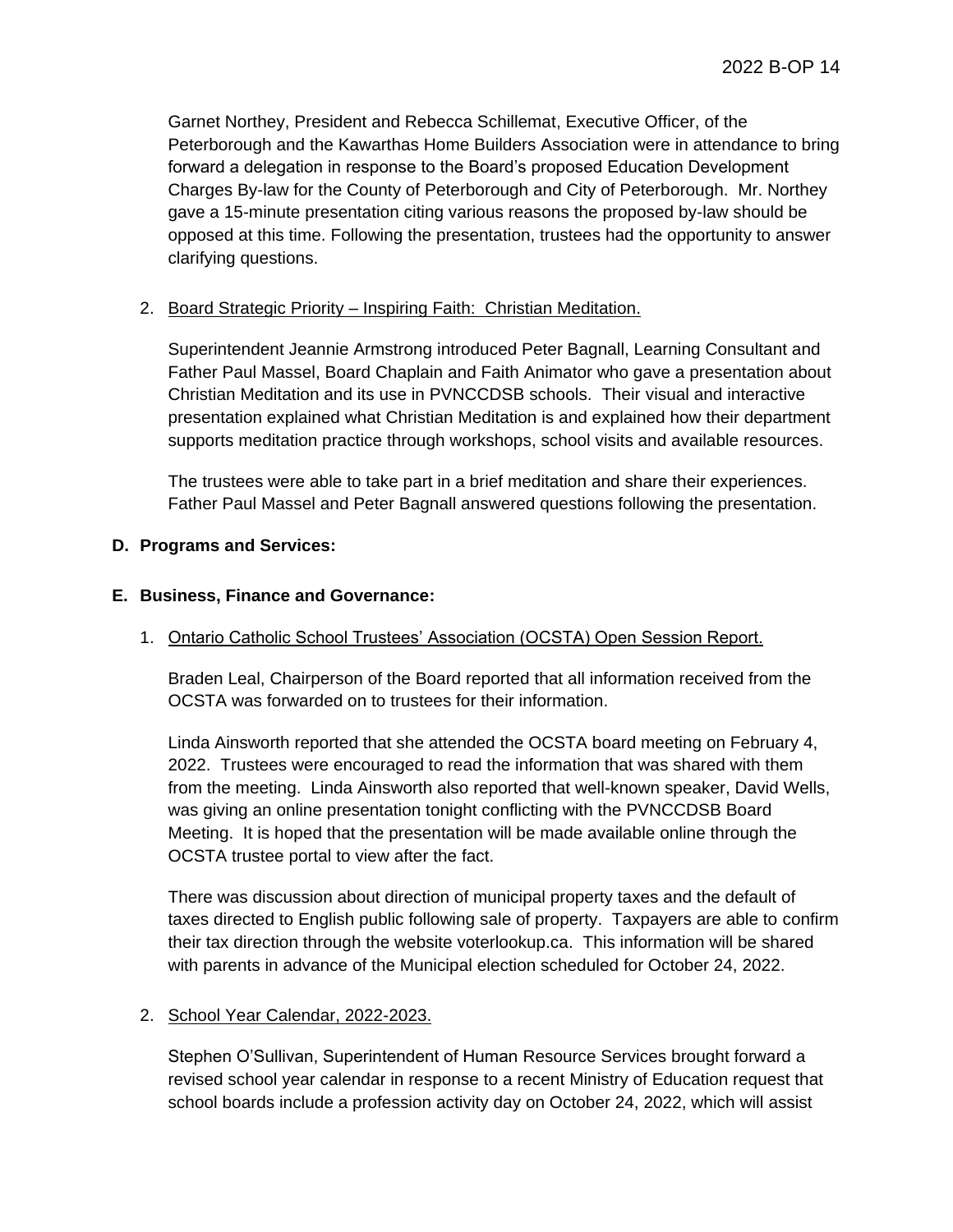with the staging of the Municipal elections scheduled on that day. The revised calendars were developed in consultation with coterminous boards.

**MOTION:** Moved by Kevin MacKenzie, seconded by Loretta Durst

that the motion passed at the January 25, 2022 Board Meeting approving the proposed Elementary and Secondary School Year Calendars for 2022-2023 (Option A) be rescinded; and that the proposed revised Elementary and Secondary School Year Calendars for 2022-2023, be approved and submitted to the Ministry of Education for approval, as required.

Carried.

3. Trustee Professional Development, Ontario Catholic School Trustees' Association Annual General Meeting and Conference, April 21-23, 2022.

**MOTION:** Moved by David Bernier, seconded by Linda Ainsworth

that trustees and the student trustee, if wishing to do so, be authorized to attend the Ontario Catholic School Trustees' Association (OCSTA) Annual General Meeting and Conference, April 21-23, 2022, in Ottawa, Ontario.

Carried.

# **F. Human Resources:**

## 1. Staffing Update.

Superintendent of Human Resource Services, Stephen O'Sullivan reported on recent Principal and Vice-principal appointments, effective February 22, 2022. Krista McEwen is promoted from Teacher at Immaculate Conception Catholic Elementary School to Vice-principal at St. Peter Catholic Secondary School and Heather Michel is promoted from Learning Consultant at the Catholic Education Centre to Vice-principal at St. Francis of Assisi Catholic Elementary School. Vice-principal Sherri-Slade Brady is transferred from St. Francis of Assisi Catholic Elementary School to St. Mary Catholic Secondary School.

Stephen O'Sullivan reported that Karen Procyk is assigned as acting principal at St. Catherine Catholic Elementary School from February 22 through to June 30, 2022.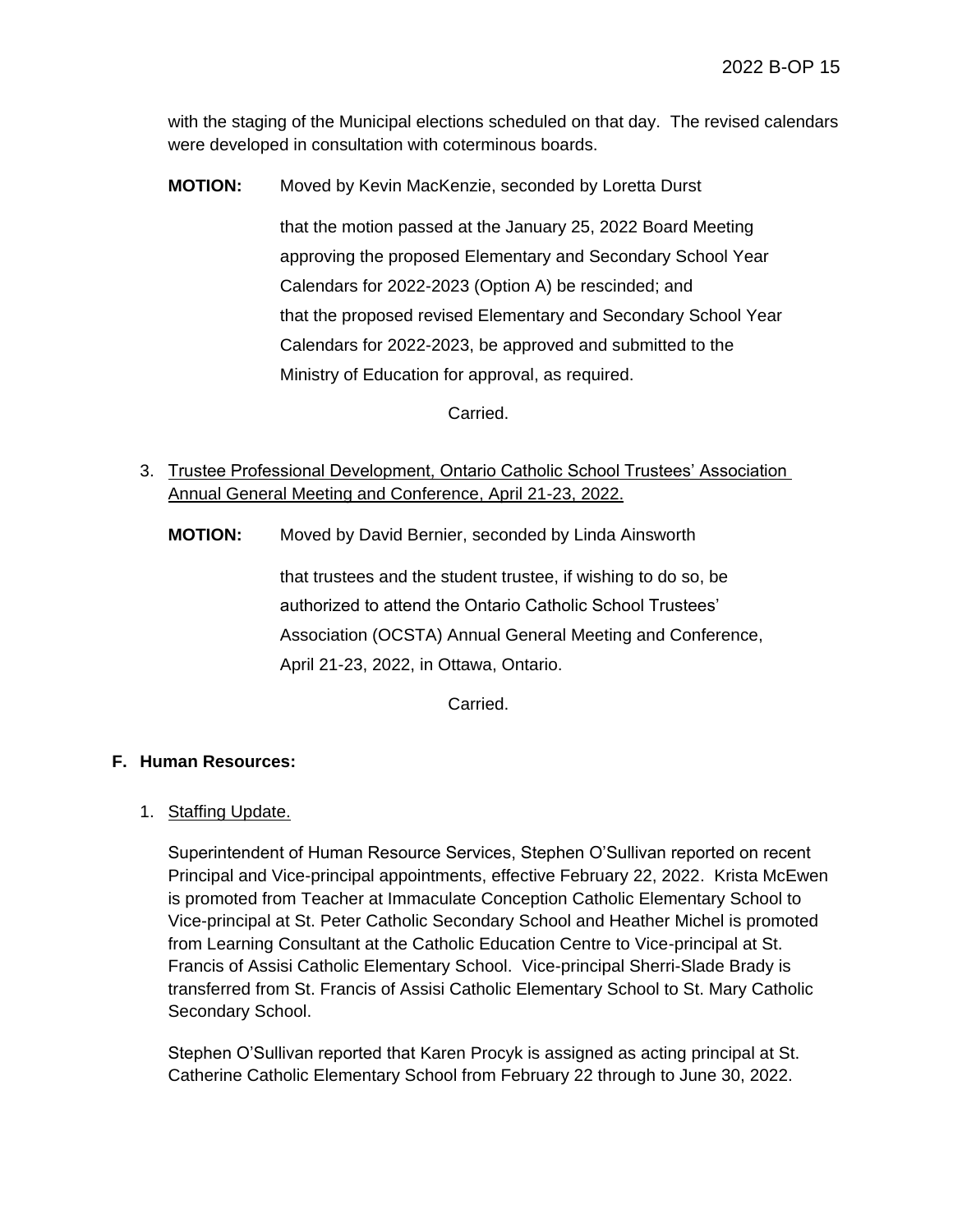## **G. Policy Development:**

- 1. Recommended Action from the Policy Development Committee Meeting, February 1, 2022.
	- **MOTION:** Moved by Emmanuel Pinto, seconded by Kevin MacKenzie that the Board receive the report and recommendations from the Policy Development Committee dated February 1, 2022, for publication and implementation.

Carried.

## **H. Old Business:**

- **I. New Business:**
- **J. Bring Forward:**

## **K. Information Items:**

## 1. Chairperson's Report

Board Chairperson, Braden Leal expressed his thanks to Julie Selby for joining the senior administration team as a superintendent and extended his best wishes in her new role. Braden Leal noted that students have returned to regular semesters this month and extended his best wishes for their academic success in the coming months in their resilience to meet another change for them during the pandemic.

## 2. Committee Chairperson's Report:

- a) Accessibility for All Committee, February 3, 2022.
- b) Faith and Equity Advisory Committee, February 10, 2022.

Trustee Emmanuel Pinto commented on the various presentations that were heard at the recent Faith and Equity meeting.

c) Special Education Advisory Committee, February 17, 2022.

Trustee Helen McCarthy sought clarification with respect to the mandate of the Provincial Parent Association advisory committee and bringing forward motions from provincial organizations to the board of trustees. It was clarified that only motions from the board's Special Education Advisory Committee would be brought the board of trustees.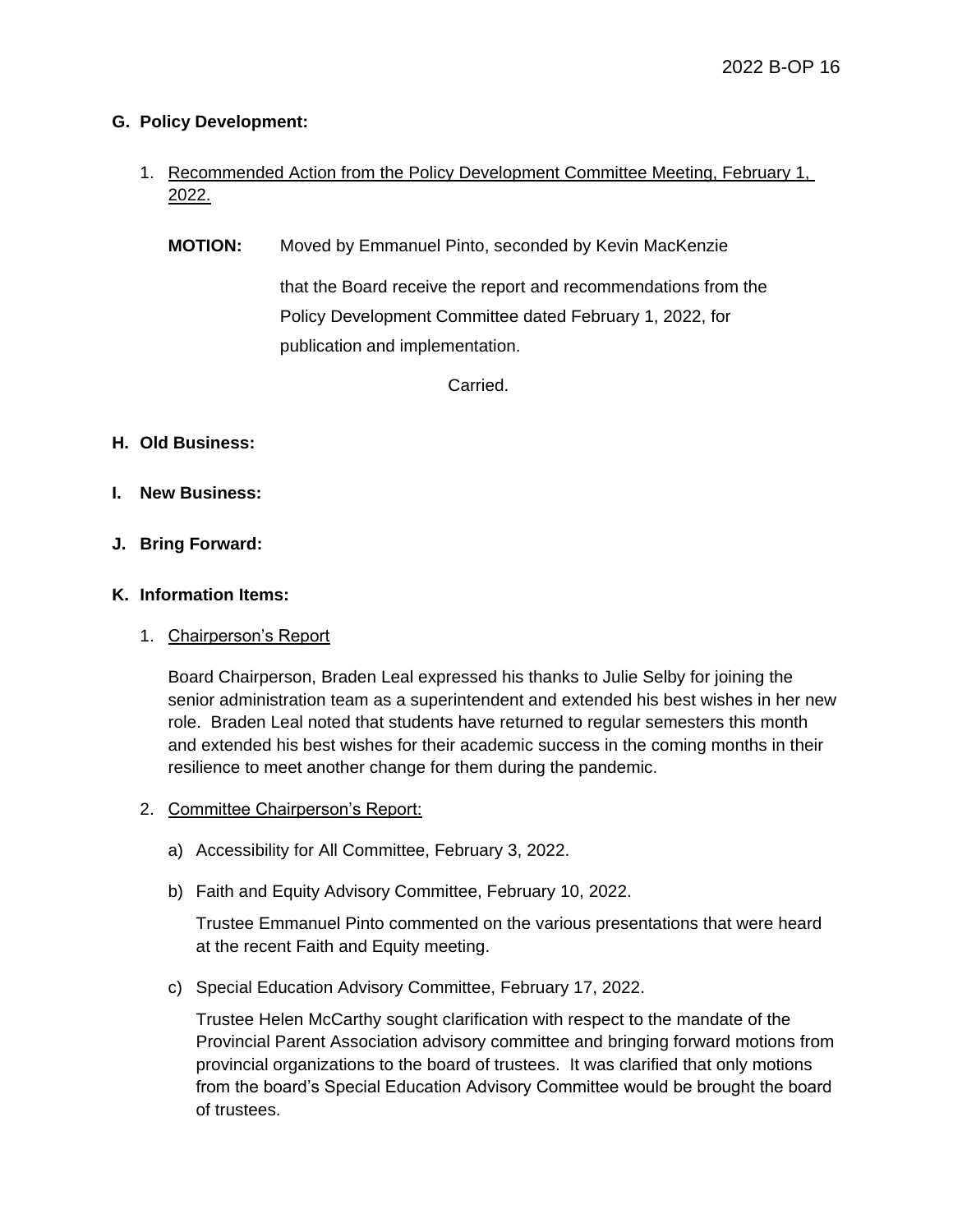## **L. Future Meetings and Events:**

## 1. Board Meeting

- a. Board Meeting Open Session, March 22, 2022, 6:30 p.m. (In-camera Session, 6:00 p.m.)
- 2. Board Standing Committee Meetings: (Listed in chronological order.)
	- a. Chairperson's Committee, March 7, 2022, 5:00 p.m.
	- b. Committee-of-the-Whole, March 7, 2022, 6:30 p.m.
	- c. Policy Development Committee, March 29, 2022, 6:30 p.m.
- 3. Other Committee Meetings: (Listed in chronological order.):
	- a. Catholic Parent Engagement Committee, February 28, 2022, 6:30 p.m.
	- b. First Nation Métis Inuit Advisory Committee, March 8, 2022, 6:30 p.m.
	- c. Student Council Liaison Committee, March 22, 2022, 4:15 p.m.
	- d. Special Education Advisory Committee, March 24, 2022, 6:30 p.m.
	- e. STSCO Governance Committee, March 30, 2022, 3:00 p.m.
	- f. French as a Second Language Advisory Committee, April 27, 2022, 4:30 p.m.
	- g. Accessibility for All Committee, May 5, 2022, 1:00 p.m.
	- h. Faith and Equity Advisory Committee, May 12, 2022, 6:30 p.m.
	- i. Audit Committee, TBA
	- j. Supervised Alternative Learning Committee (SAL), TBA.
- 4. Board Events:
	- a. Catholic Leadership Development Series Session #3, April 21, 2022.
	- b. Ontario Catholic School Trustees' Association (OCSTA) Annual General Meeting, Ottawa, ON, April 21-23, 2022.
	- c. Catholic Education Week, May 2-6, 2022.
	- d. Catholic Education Week, Province-wide Mass, May 4, 2022. 10:30 a.m. (virtual event)
	- e. Catholic Student Leadership Awards, May 4, 2022, Holy Cross Catholic Secondary **School**

## **M. Conclusion:**